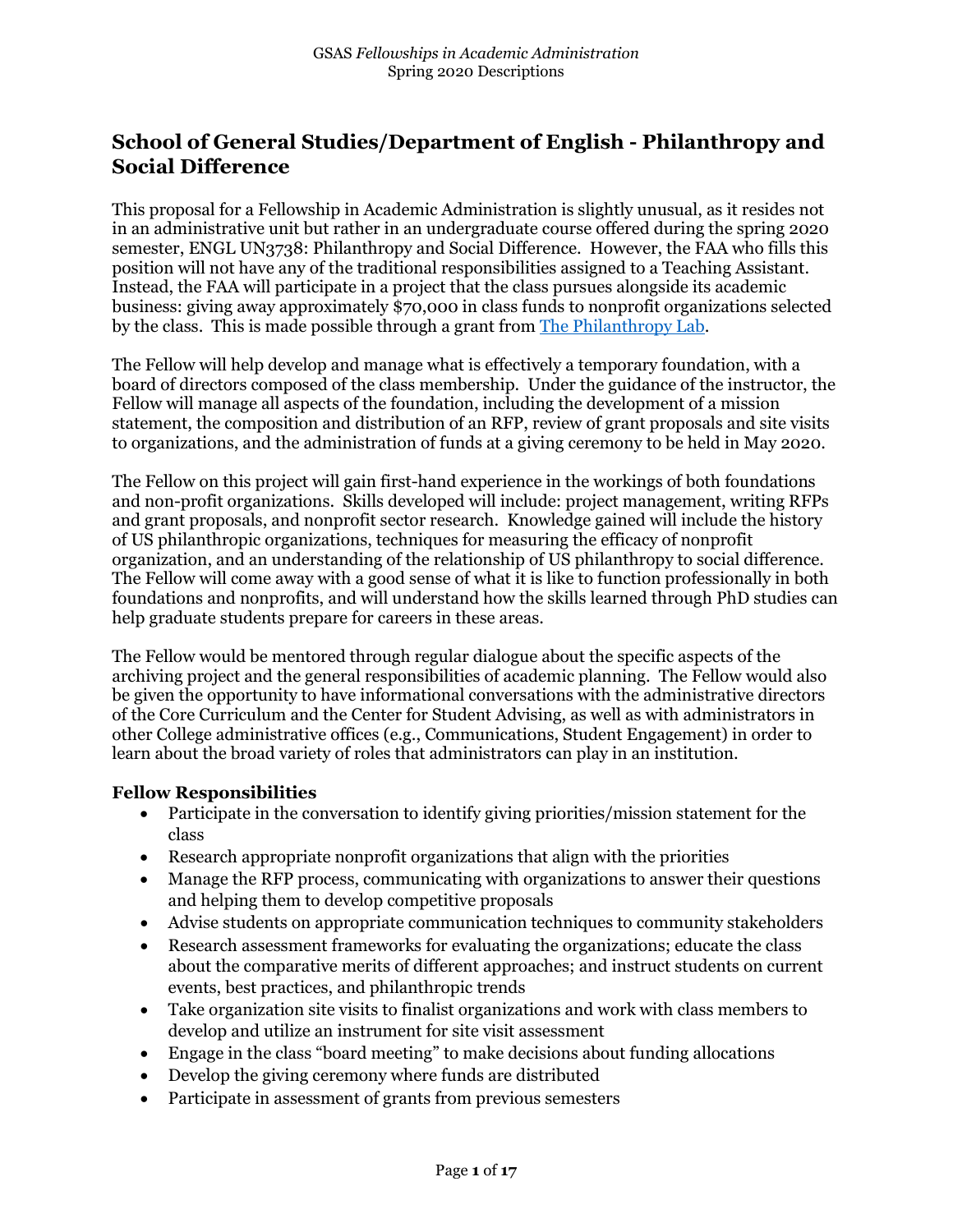# **Desired Qualifications**

- Excellent research, writing and communication skills
- Interest in learning more about the world of foundations and nonprofits, as well as in community development and effective giving

# **Expected Fellow Time Commitment**

7 hours per week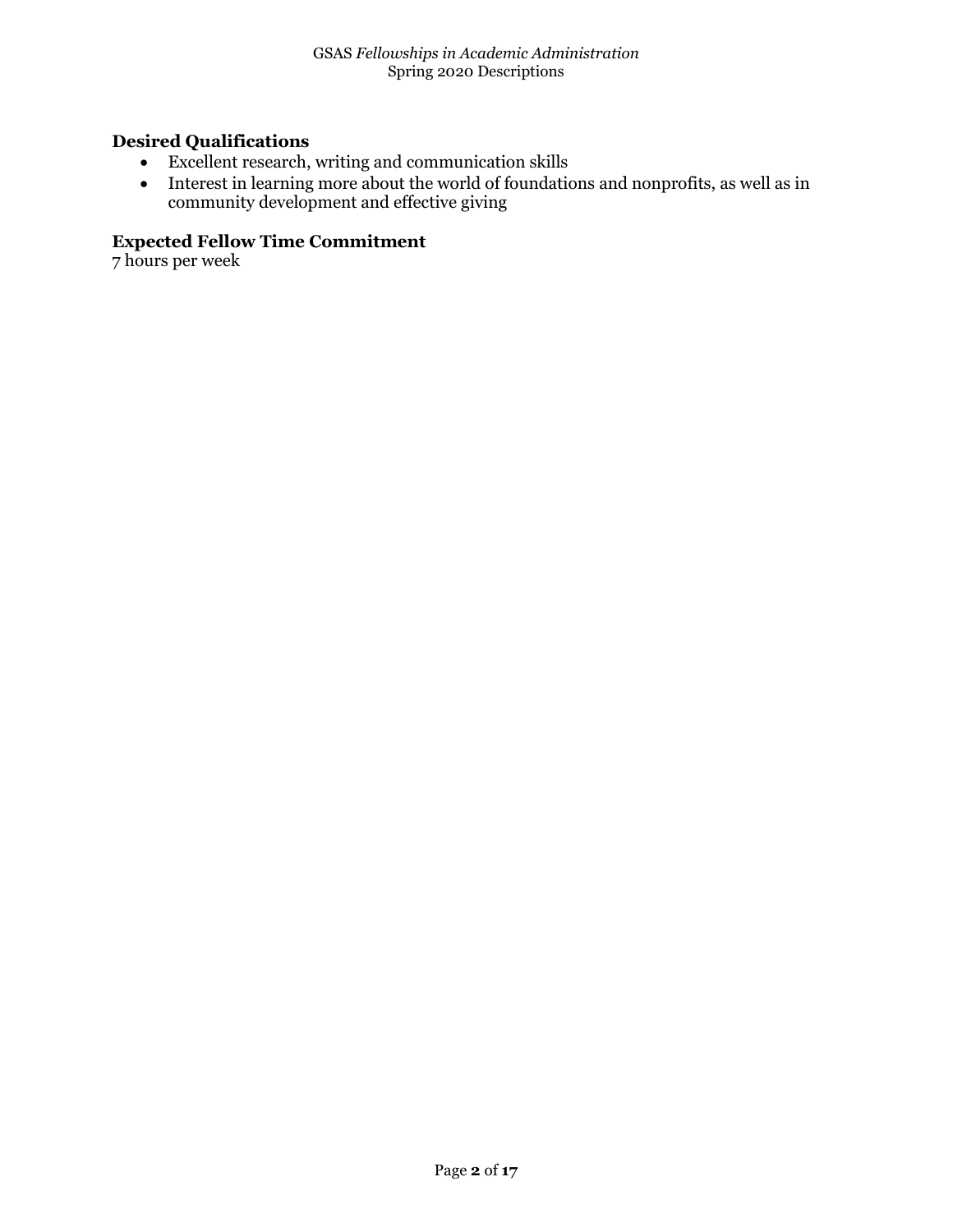# **Columbia Community Service - Columbia Community Service 73rd Annual Appeal – Donor Support**

Columbia University recognizes the importance of its location in New York City and seeks to link its research and teaching to the vast resources of a great metropolis. Columbia Community Service (CCS), a program of Government and Community Affairs, supports the University's efforts to be a good neighbor by providing a means for faculty, staff, and retirees to contribute to their employee giving campaign. With funds raised through each annual campaign, CCS gives grants to 60 local nonprofits that help to address the needs of underserved individuals in our local community. Grantees focus on everything from education, food and emergency services, eldercare, the arts, and the environment. CCS also facilitates in-kind contributions, volunteer opportunities, and workshops — connecting the University's resources to local non-profits.

Every year, the board and staff of CCS work to inspire the employees of Columbia University, Barnard College, and Teachers College to contribute monetary gifts and/or time as volunteers to the annual campaign. The Fellow assigned to this project will assist the Assistant Director with updating the Columbia Community Service website; preparing donor acknowledgement letters; and, recording contributions in the CRM donor management system. Training will be provided.

We expect each Fellow to gain skills in areas such as team-building, effective time management skills, and data entry. We also hope that they will gain some knowledge and understanding of the employee-giving campaign process.

#### **Fellow Responsibilities**

- Assist with marketing the CCS Campaign through written and graphic materials as well through various social media platforms, such as Facebook, Twitter, Instagram, and outreach instruments including videos.
- Promote the CCS Campaign by responding to inquiries from the public and university administrators.
- Enter donations into a donor management system called CiViCRM. Training will be provided.

## **Desired Qualifications**

- Excellent written and verbal communication skills
- Detail-oriented
- Exceptional interpersonal skills
- Adept research skills

## **Expected Fellow Time Commitment**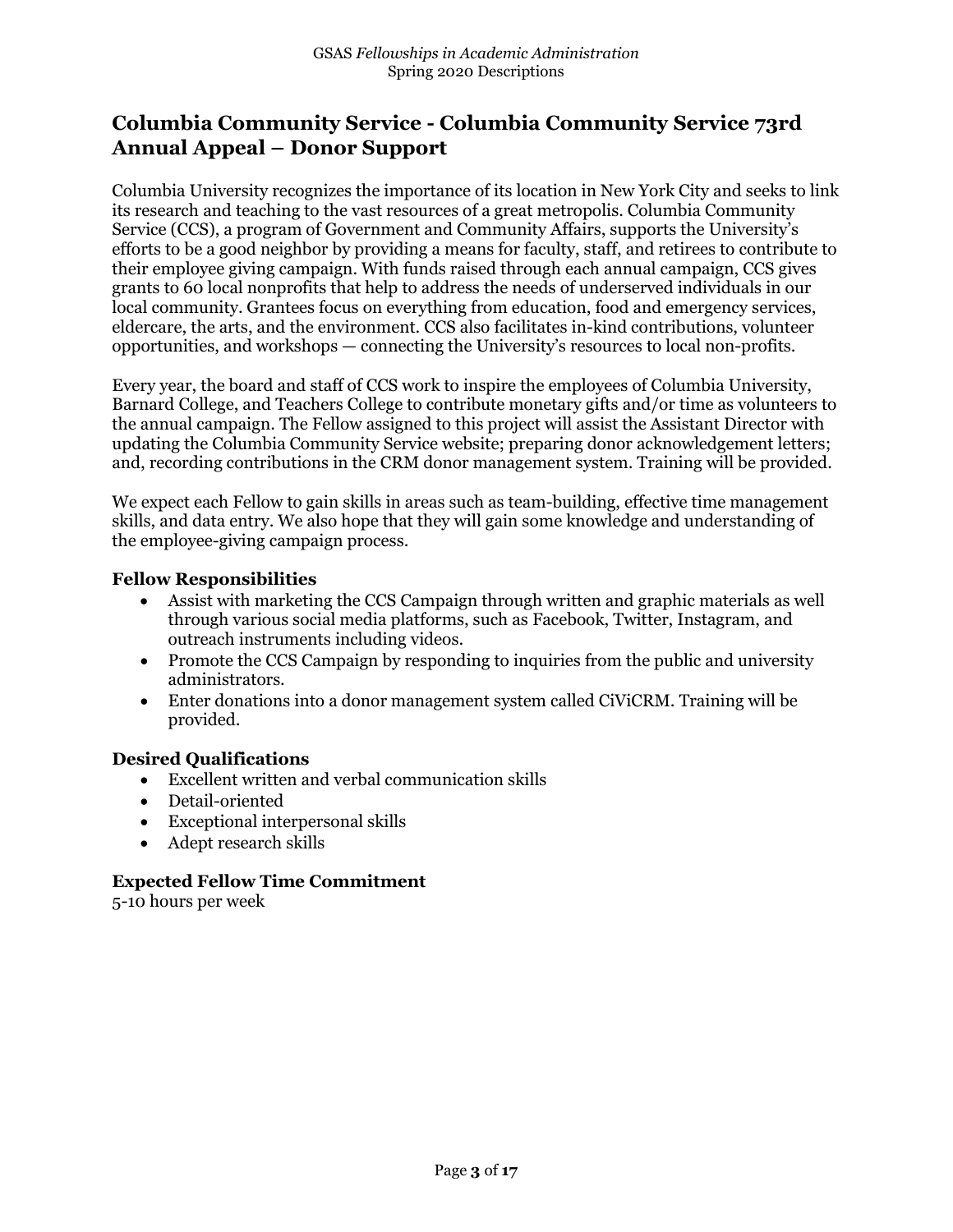# **Columbia Community Service - Columbia Community Service 73rd Annual Appeal – Grantee Support**

Columbia University recognizes the importance of its location in New York City and seeks to link its

research and teaching to the vast resources of a great metropolis. Columbia Community Service (CCS), a program of Government and Community Affairs, supports the University's efforts to be a good neighbor by providing a means for faculty, staff, and retirees to contribute to their employee-giving campaign. With funds raised through each annual campaign, CCS gives grants to 60 local nonprofits that help to address the needs of underserved individuals in the local community. Grantees focus on everything from education, food and emergency services, eldercare, the arts, and the environment. CCS also facilitates in-kind contributions, volunteer opportunities, and workshops, which connect the University's resources to local nonprofits.

Every year, CCS makes grants to local community organizations and provides logistical support and professional advising. The Fellow assigned to this project will assist the Director with providing the grantees with technical support, which will include monitoring questions related to grant funding; providing grantees with recommendations for additional resources; and reviewing the receipt-reporting documents that show how the funding was used. Training will be provided.

We expect the Fellow to gain skills in areas such as team-building, effective time management skills, and creative problem-solving. We also hope that they will gain some understanding of how the University collaborates with its community partners.

## **Fellow Responsibilities**

- Monitor questions related to grant funding
- Research further funding opportunities
- Provide recommendations for funding resources to grantees
- Review receipt reporting documents

## **Desired Qualifications**

- Excellent written and verbal communication skills
- Detail-oriented
- Exceptional interpersonal skills
- Adept research skills
- Knowledge of grant funding practices a plus but not necessary

## **Expected Fellow Time Commitment**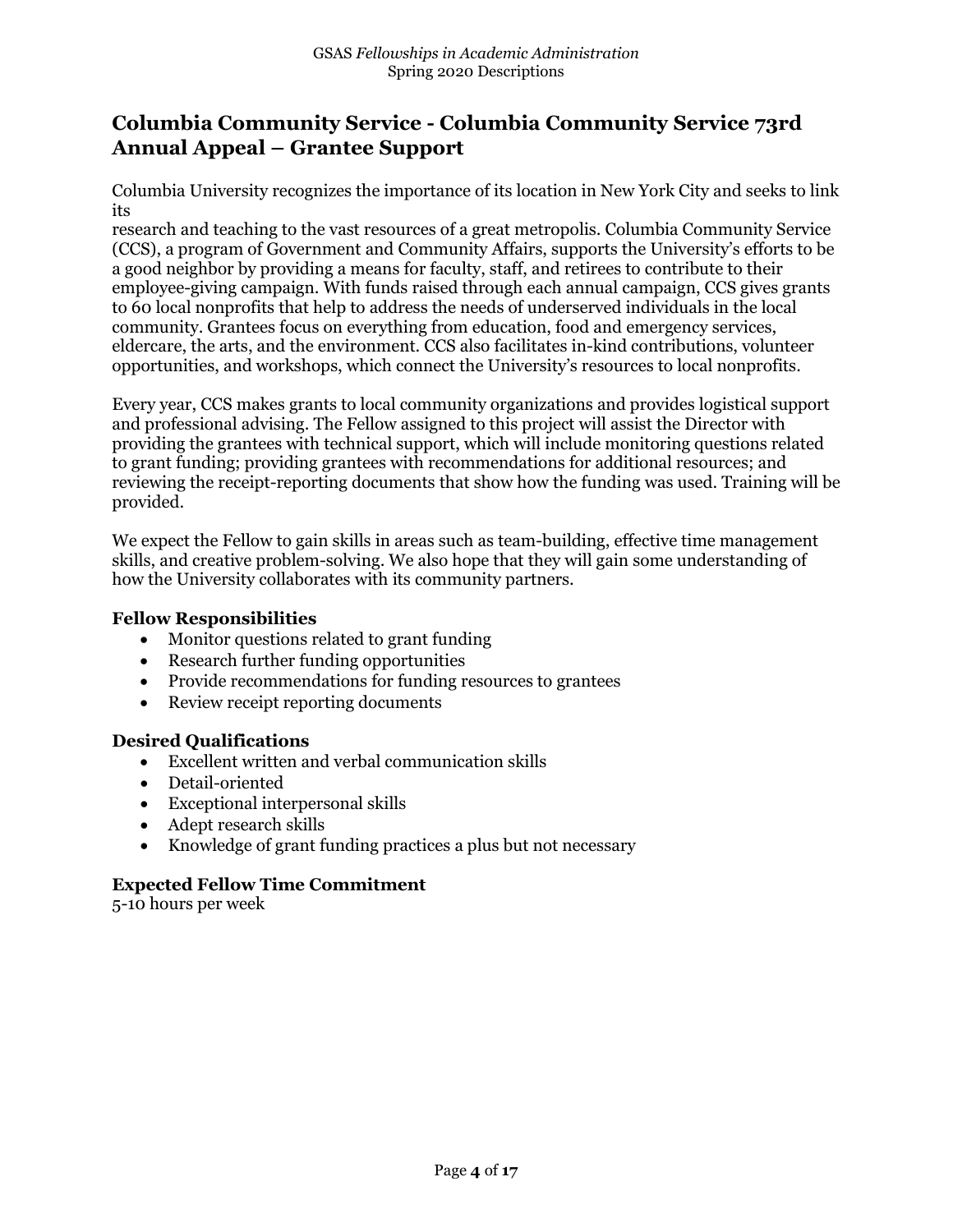# **Digital Scholarship - Foundations for Research Computing Technical Pedagogy Fellow**

Digital Scholarship (DS) is a group within Columbia Libraries focused on teaching, technology, and development of community around sharing research at Columbia. DS runs events related to innovative ways of conducting research and sharing knowledge created at Columbia with the wider academic community. The group also creates and maintains scholarly infrastructure, including the Academic Commons and software such as Ed and Wax for creating and maintaining scholarly publications. DS also consults with students and faculty on projects and organizes workshops, bootcamps, and lectures on topics related to research computing.

Foundations for Research Computing is a new collaboration among Columbia Libraries, CUIT, and the Office of Research dedicated to teaching research computing skills and methods to Columbia students. Foundations programming includes two-day workshops, boot camps, and a Distinguished Lecture series. Technical pedagogy is critical for the program, and the Technical Pedagogy Fellow will assist with our workshops, Python User Group meetings, and technical boot camps and intensives. The Fellow will also have the opportunity to develop and teach new technical programming by leading a Python User Group meeting or workshop. The Technical Pedagogy Fellow may also assist with development of technical curriculum and a guidebook for instructors.

The primary skill areas developed by the Fellow will be related to coordination, technology, and pedagogy. Fellows will assist with our technical workshop series and may have an opportunity to coordinate a series independently. They will also participate in the coordination of our community programming, including Python User Group. Fellows may also lead a workshop or Python User Group meeting given the right experience and background. Given these responsibilities, the Fellow should expect to develop a combination of teaching, technical, curriculum development, and coordination skills.

## **Fellow Responsibilities**

- Communicating via email and in person with community members in the Python User Group
- Assisting with events such as workshops, Python User Group meetings, and technical bootcamps and intensives as a technical helper and/or a coordinator
- Potentially, planning and executing an event, which would involve taking responsibility for assessing demand, researching speakers or instructors, inviting attendees, thinking logistically, and following up to collect data, with the support of the Foundations coordinator
- Assisting with other tasks such as the compilation of an instructor guidebook

# **Desired Qualifications**

- The ability to communicate effectively in writing and in person
- An understanding of organizational fundamentals, such as keeping calendars, working from and developing checklists, and prioritizing tasks
- Experience in teaching or in the assistance of teachers
- A technical background and/or a willingness to learn new skills, especially technical and pedagogical skills
- Knowledge of specific technical skills taught by Foundations for Research Computing, such as Python, Git, UNIX, or R is preferred by not required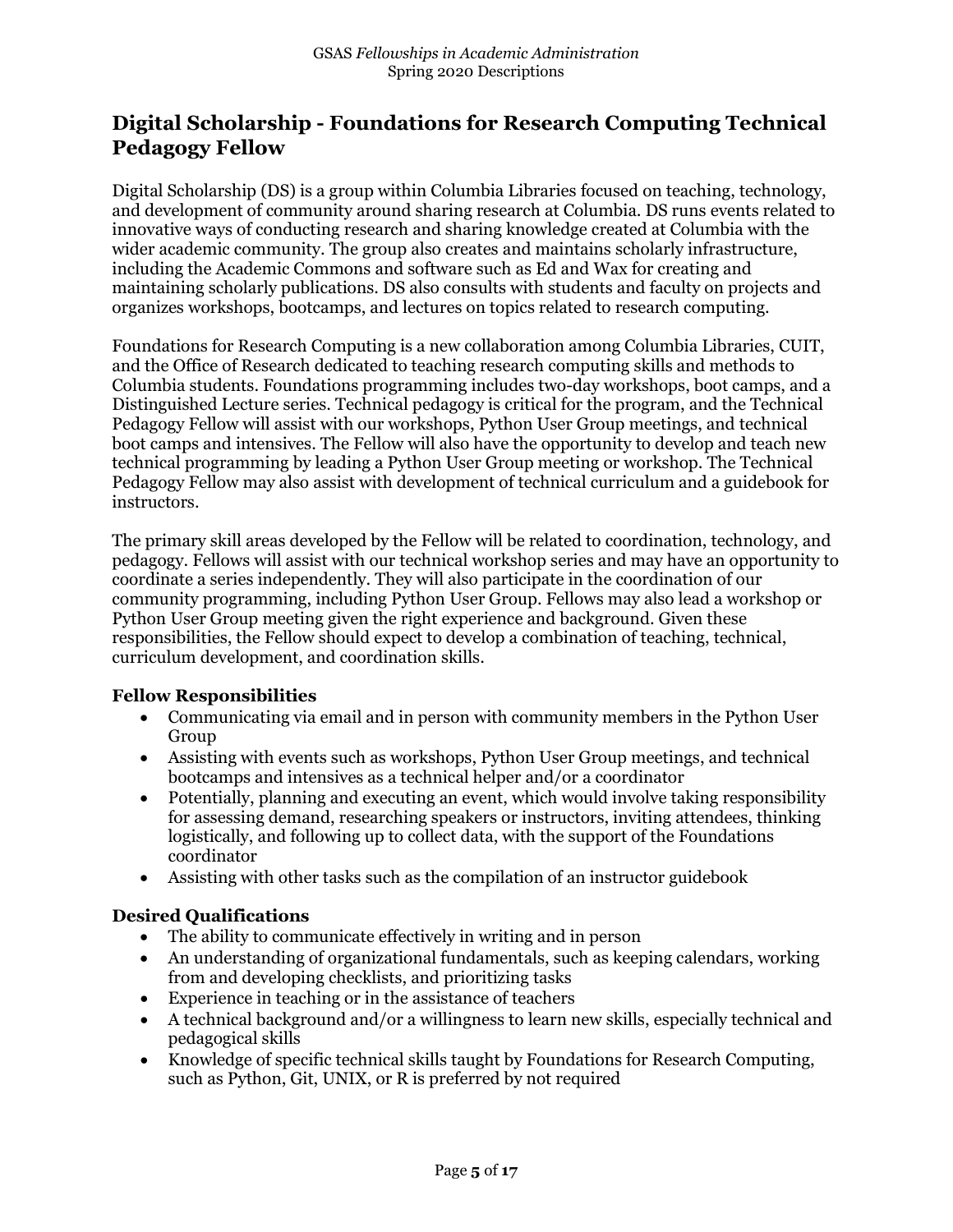# **Expected Fellow Time Commitment**

8 hours per week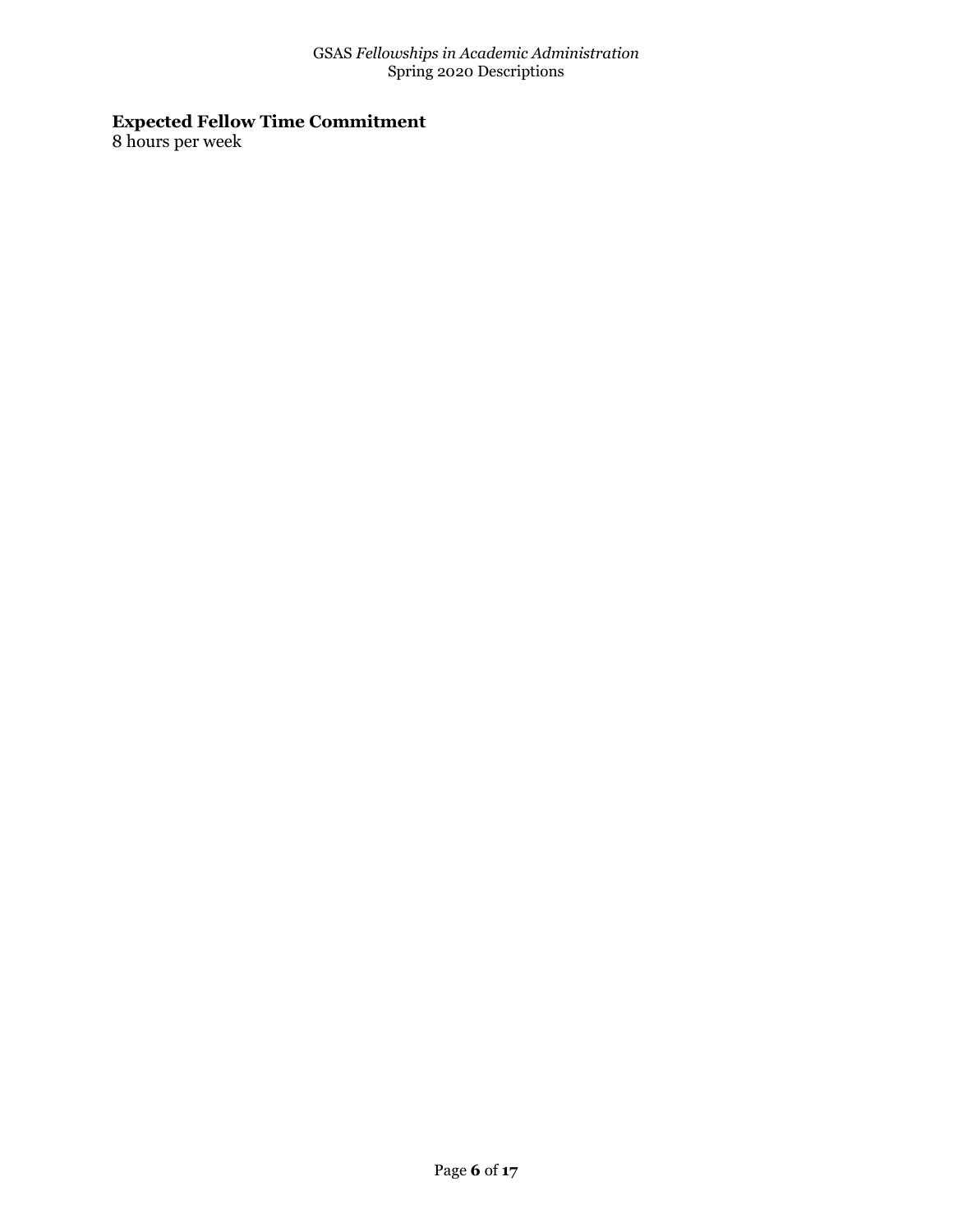## **Center for Student Advising Academic Resources in Support of Excellence - Academic Support Fellow**

Academic Resources in Support of Excellence (ARISE) is a unit within the Center for Student Advising that provides free tutoring and peer academic skills consulting to all CC and SEAS undergraduate students. Our mission is to:

- 1. Increase the probability of academic success for students who utilize these services
- 2. Assist students with developing effective learning strategies to help them navigate the University; and
- 3. Provide opportunities for student staff to develop leadership and interpersonal skills while helping their peers succeed.

The Fellow will lend their expertise in teaching and learning to enhance our academic support program. They will contribute through the development of new programs and training modules while also assisting with the training and supervision of tutors. They will participate in tutor training, observe tutoring sessions, and provide feedback/supervision to tutors in relation to the material that is presented during tutor training. The Fellow will also be responsible for creating and facilitating one academic skills workshop on a topic chosen by the Fellow and approved by CSA ARISE staff. The Fellow will also be responsible for developing and facilitating one training session for our Peer Academic Skills Consultants on a topic chosen by the Fellow and approved by CSA ARISE staff. The Fellow may also be asked to support the unit with other tasks and duties as needed. All tasks will relate to academic support or academic skill-building initiatives within the CSA.

# **It is expected that the Fellow will:**

- Gain a broad understanding of the research science on learning in higher education settings
- Gain knowledge of time management and study skills tools and best practices
- Gain an understanding of issues impacting diverse learners in higher education
- Develop the ability to evaluate performance and give constructive feedback through oneon-one in person meetings
- Refine creative presentation skills

## **Fellow Responsibilities**

- Participate in tutor training
- Observe tutoring sessions and provide feedback to tutors
- Create and facilitate one academic skills workshop
- Create and facilitate one Peer Academic Skills Consultant training session
- Assist in other tasks and duties as needed

# **Desired Qualifications**

- Experience in facilitating small groups in an academic setting
- Excellent organization and time management skills
- Ability to work independently
- Interest in academic support/advising initiatives

## **Expected Fellow Time Commitment**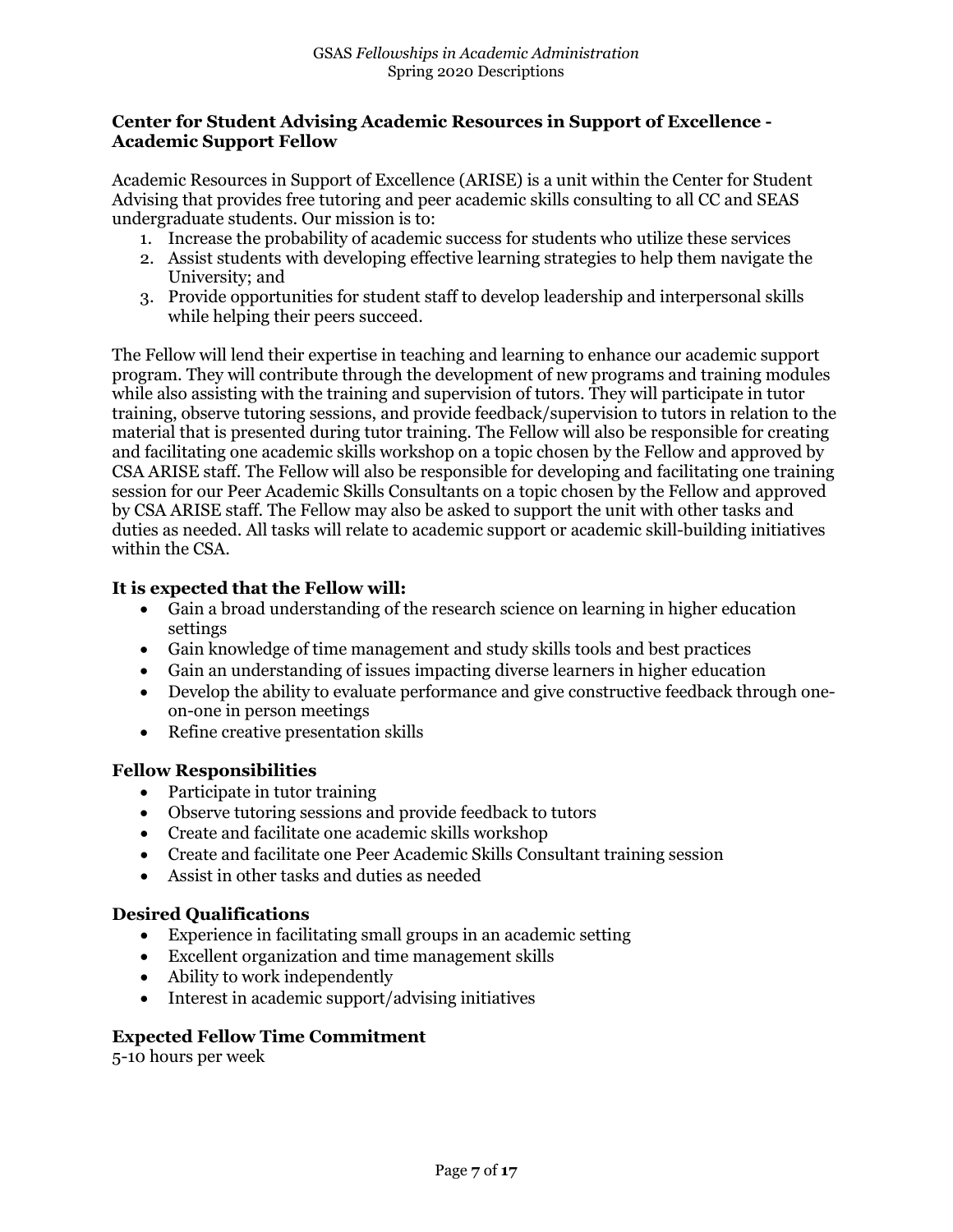# **Columbia University Press Acquisitions - Literature in Translation: The Russian Library**

Columbia University Press seeks to enhance Columbia University's educational and research mission by publishing outstanding original works by scholars and other intellectuals that contribute to an understanding of global human concerns. The Press also reflects the importance of its location in New York City in its publishing programs. Through book, reference, electronic publishing, and distribution services, the Press broadens the university's international reputation.

Columbia University Press plays a major role in bringing international literature to Anglophone audiences. In particular, its Russian Library series of literature translated from Russian is an emerging strength. The Fellow will manage the Russian Library's social media presence, in consultation with its editor. The project includes planning and implementing social media campaigns for the Russian Library to highlight new and backlist books from the series. Important new and forthcoming titles include Alexander Griboedov's *Woe from Wit: A Verse Comedy in Four Acts* (trans. Betsy Hulick) and Alexander Grin's *Fandango and Other Storie*s (trans. Bryan Katertnyk). The Fellow may also have some editorial duties related to the Russian Library series.

The Fellow will work with both the Marketing and Acquisitions departments at the Press, gaining both communications and editorial experience. The Fellow will be able to attend various meetings and will be exposed to many aspects of the publication process of a university press. This will be good preparation for a student interested in pursuing a career in publishing after graduation or interested in understanding more about how scholarly books are selected, edited, produced, and marketed.

## **Fellow Responsibilities**

In coordination with the acquisitions editor and publicist, the Fellow will plan a marketing and social media campaign for the Press's Russian Library. The Fellow also will write and solicit posts for the Press's blog, in consultation with the social media team. Lastly, the Fellow will participate in the production of future and forthcoming Russian Library titles by reviewing pitches, translations, and introductions, and by assisting with other aspects of the editorial process.

## **Examples of specific activities include:**

- Writing and scheduling tweets and Facebook posts, etc.
- Reading Russian Library works to find interesting quotes, facts, or contemporary resonances for social media
- Monitoring publications and social media for references to Russian Library titles
- Brainstorming new kinds of social media engagement
- Selecting excerpts for the blog
- Corresponding with translators about blog posts
- Pitching excerpts to outside publications for consideration

# **Desired Qualifications**

- Interest in and familiarity with social media
- Interest in literary fiction/translation
- Strong writing skills
- Ability to work independently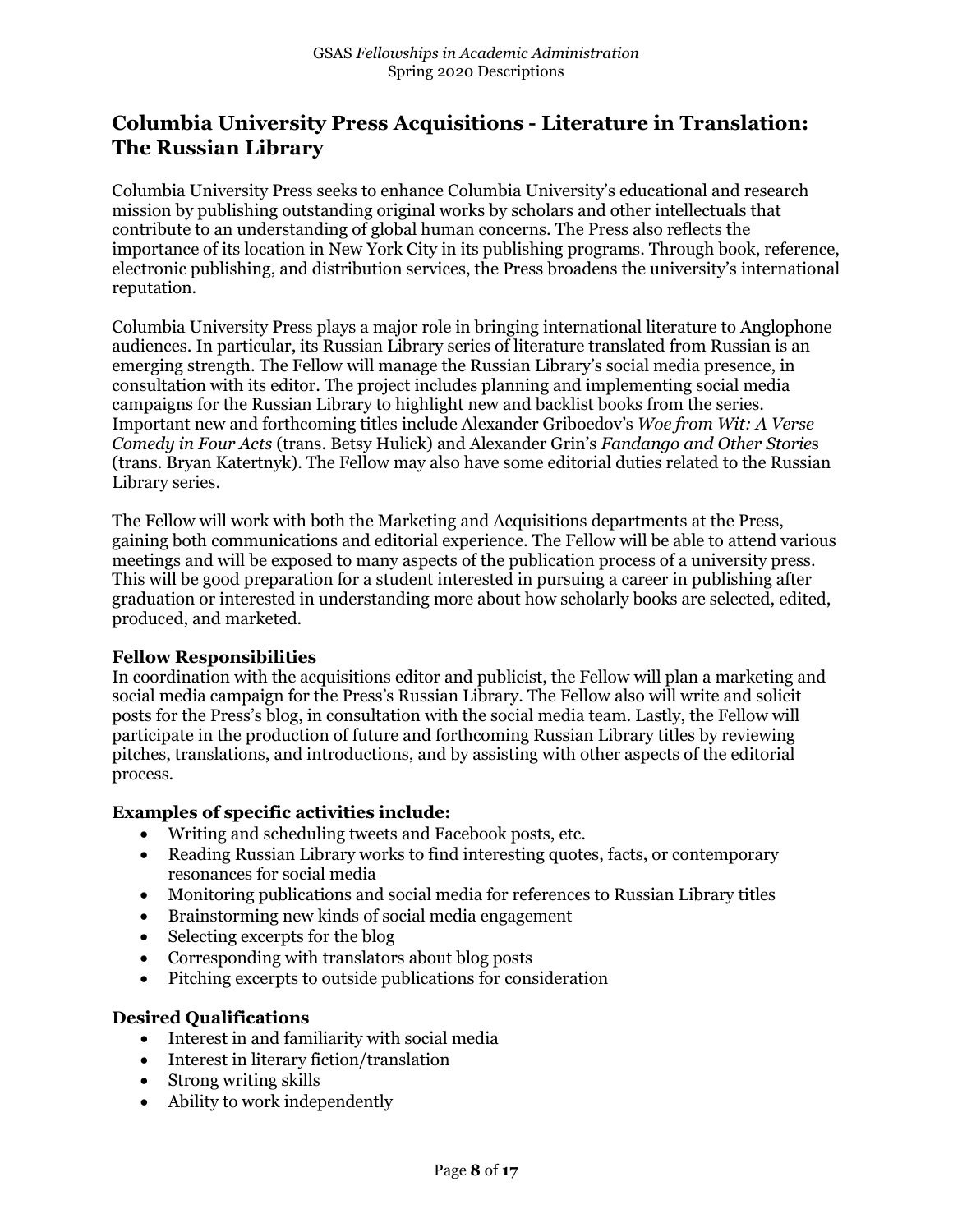- Creativity
- Interest in publishing

# **Expected Fellow Time Commitment**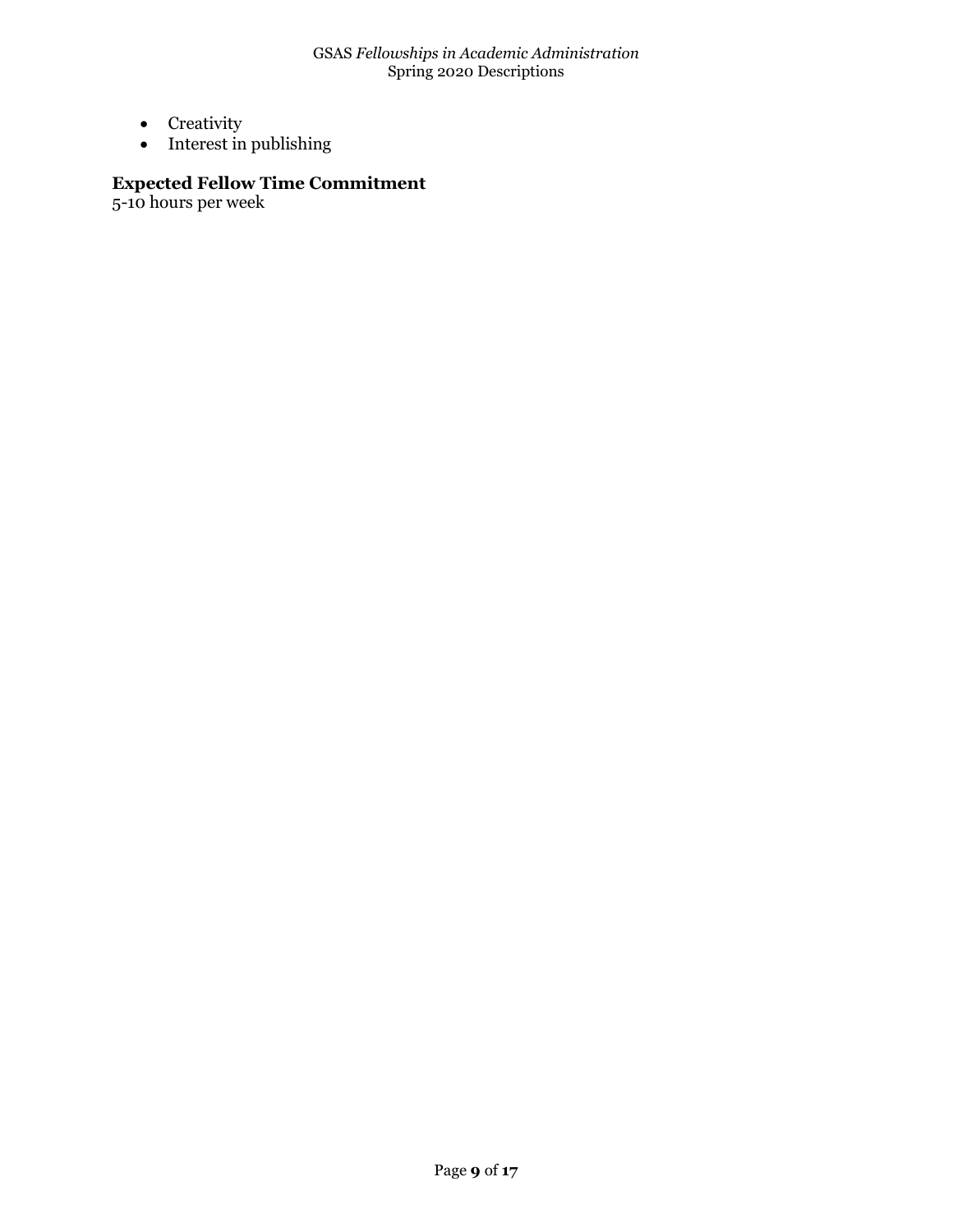# **Public Books - Publicity Strategy and Podcast Production Assistance for Public Books**

Public Books is an internationally recognized online magazine dedicated to making scholarly research and ideas accessible to the educated general public. Each weekday, we publish a 2000 word essay that uses an idea generated in the humanities, social sciences, and arts to reflect on recent books, music, television shows, films, or current events. We also publish interviews with scholars, university press editors, and artists. The majority of our contributors are academics at all career stages; the majority of our readers are people aged 25-34, both inside and outside the academy. We are committed to diversity and to gender parity in whom we review and who does our reviewing, and our content reflects that commitment.

#### **Publicity Strategy:**

To reach readers, Public Books currently relies on social media, events, and a newsletter that we send to subscribers once a week. The Spring 2020 Fellow will assist in expanding Public Books's audience and bringing our projects to a growing readership by exploring new avenues for reaching readers. Tasks include:

- Working with the Publisher to devise and execute an outreach strategy to target universities with the goal of increasing readers and followers.
- Investigating other communities of potential readers and devising methods for introducing them to Public Books.

#### **Podcast Assistance:**

Public Books is launching a podcast in 2020, which will be structured around a set of miniseries of four-to-six episodes, with each series centered on a common theme and released as a batch. Serving as Podcast Production Assistant, the Graduate Fellow will assist Annie Galvin (Associate Editor and podcast producer) in researching potential guests, reading work relevant to the topic, helping Annie prepare questions for discussion, and (when time and schedule permit) attending tapings and assisting with recording.

## **Other:**

The Fellow also will be offered the opportunity to identify works for review, identify reviews, and commission an essay. Commissioning an essay is optional; it is not a requirement, but many past Fellows have valued the opportunity to make an editorial contribution.

By attending weekly staff meetings, the Fellow will learn how a weekly magazine works; this will provide valuable experience to anyone who in the future might work on a scholarly journal, at a university press, or in mainstream publishing or journalism. Attending weekly staff meetings will also provide valuable insight into being a successful contributor to scholarly journals and mainstream journalistic outlets.

One of the missions of Public Books is to communicate well-researched, academic ideas to a broader public. By working to devise and execute the Public Books's outreach strategy, the Fellow will develop an understanding of how to communicate the importance of research to many different audiences.

By researching how, where, and to whom to publicize Public Books essays, the Fellow will develop a broader understanding of the academic landscape across many departments, disciplines, types of institution, and geographical regions.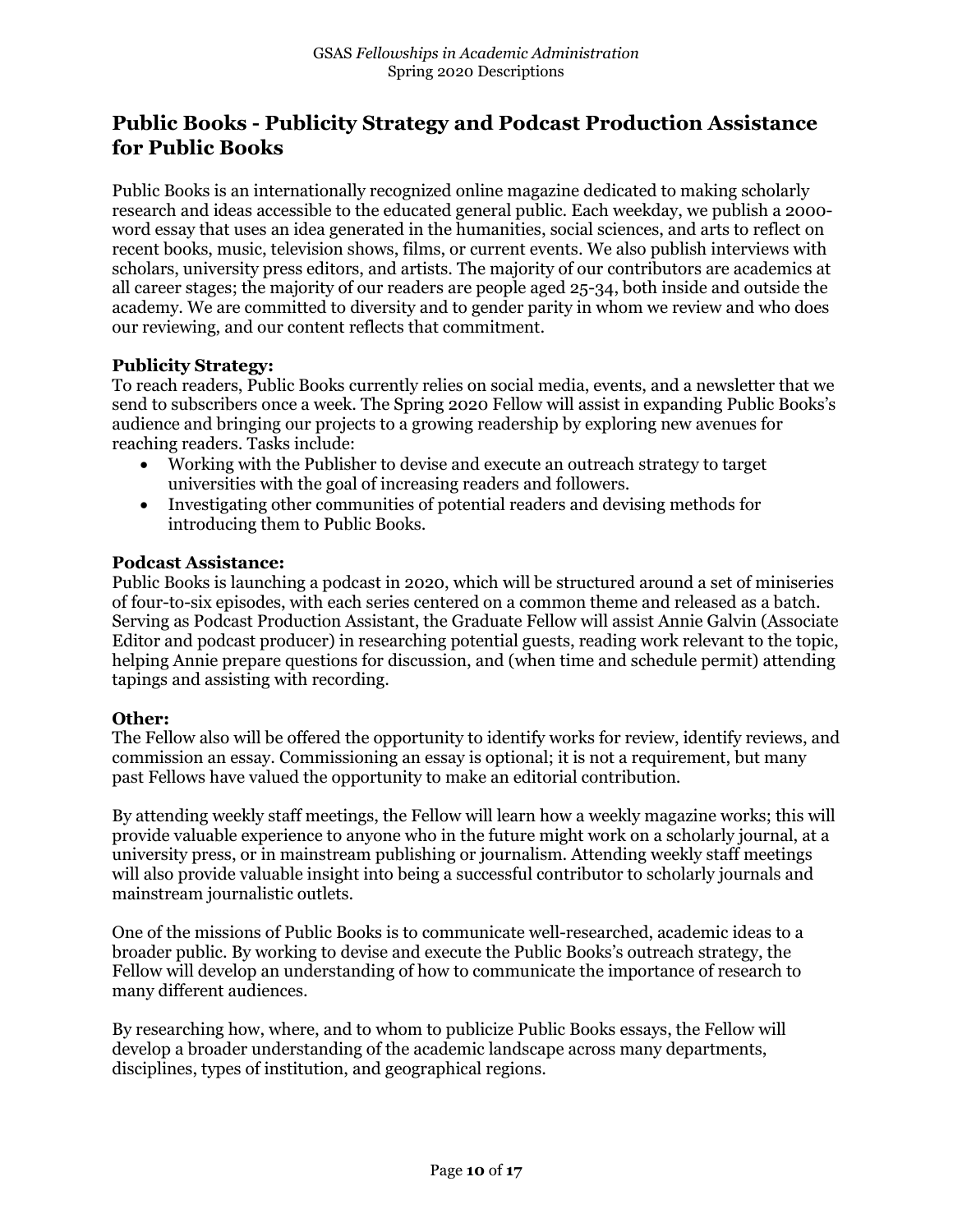Serving as the Podcast Production Assistant, the Fellow will gain firsthand experience with a range of tasks involved in creating and sustaining a podcast. This role will benefit a Fellow interested in creating audio media in the future.

By working closely with the mentor, as well as with the other Public Books staff, the Fellow will expand their professional network.

#### **Fellow Responsibilities**

- Meeting weekly for 15-30 minutes with the mentor(s)
- Working 3-4 hours a week to identify appropriate audiences and institutions for publicity, and
- brainstorm/execute new outreach strategies
- Working 3-4 hours a week on researching, preparing, and possibly recording the podcast.
- Attending a weekly one-hour Public Books staff meeting

#### **Desired Qualifications**

- Excellent writing and communication skills
- Good recordkeeping skills
- A combination of creativity and dogged patience.

#### **Expected Fellow Time Commitment**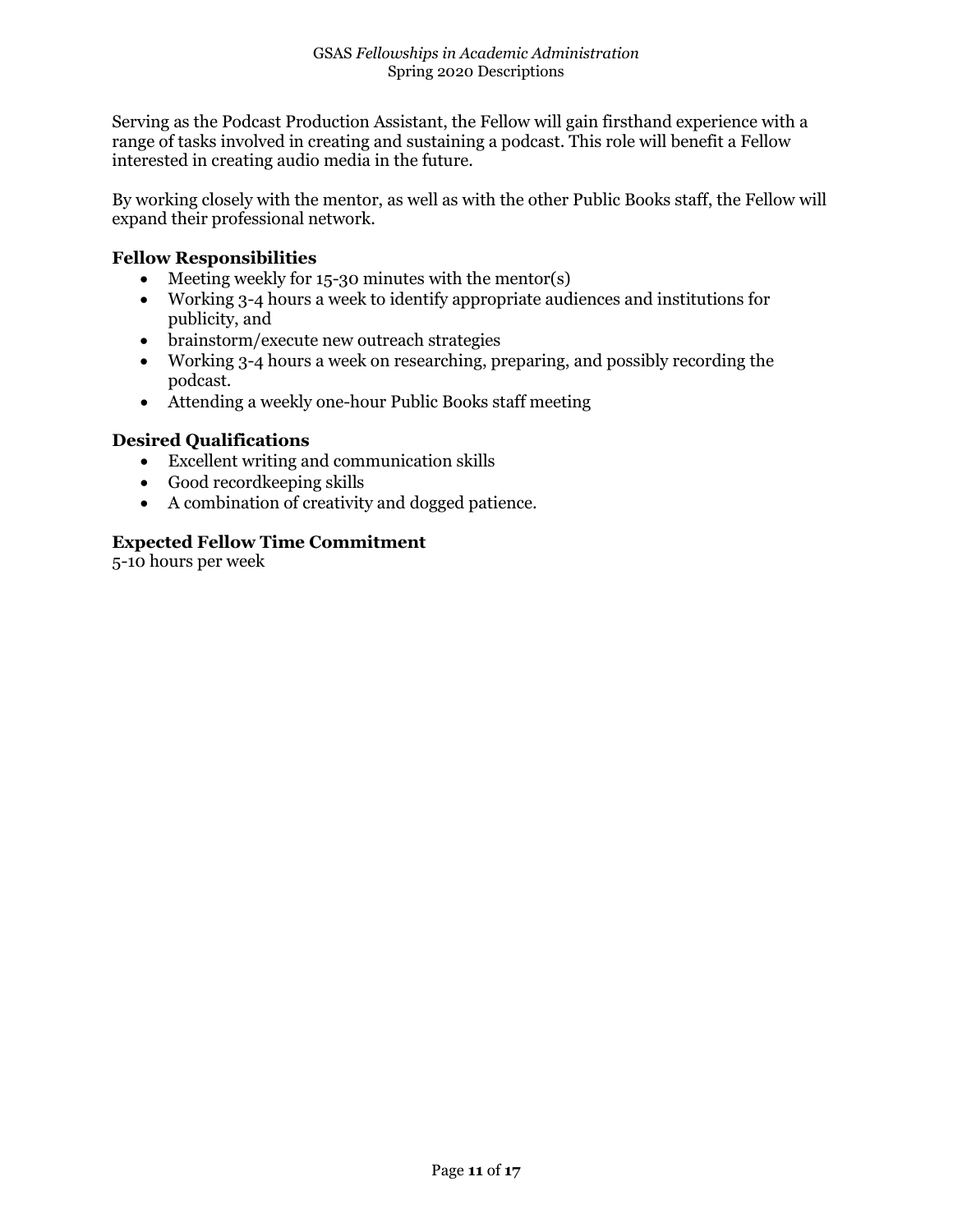# **Office of the Dean, Student & Family Support - GSAS Academic Administration Fellow**

Student and Family Support (S&FS) provides multiple resources to address the broad needs of the undergraduate students in Columbia College and Columbia Engineering. S&FS is comprised of Academic Integrity, Family Engagement, and Student Wellness, and together we serve as a point of contact and a supportive resource for students, families, and colleagues. S&FS works interdependently with many campus resources in an effort to continually provide holistic support and response to student concerns related to every area of their college journey.

## **Who We Are & What We Do:**

Academic Integrity

- Initiate educational programming and sanctions to promote a campus culture that supports academic integrity in the ways in which knowledge is shared, created, and evaluated.
- Work alongside the Dean's Discipline Process for violations of academic integrity and the honor code.
- Provide case management to students who have violated the academic integrity policy at Columbia College and Columbia Engineering.

#### Family Engagement

- Offer support, guidance, and involvement opportunities to parents and families.
- Plan and hosts both Family Orientation and Family Weekend.
- Produce newsletters and webinars providing families with pertinent information related to campus life, graduation.

# Student Wellness

- Provide case management and support to students who are in distress related to medical and psychological concerns, life traumas, and other barriers that impede their success.
- Serve as members of the on-call team and provide high-level response to campus crisis situations.

The Fellow will be assigned to the Academic Integrity initiative in the Office of Dean | Student & Family Support.

The GSAS Academic Administration Fellow will assist in the development, research, and creation of an academic integrity curriculum for Columbia College (CC) and Columbia Engineering (SEAS) students in all four class years called "Wear the Crown with Honor." The Fellow will work together under the advisement of the inaugural Director of Academic Integrity to aid in developing academic integrity scenarios, case studies, and related programs, services, and resources. The Fellow also will draw on research articles and various professional and academic code of ethics to create the educational curriculum on academic integrity.

## **The GSAS Academic Administration Fellow will:**

- Research best practices for faculty to implement into their classroom and compile a resource sheet to share with the Committee on Instruction (COI)
	- $\circ$  Focusing specifically on Columbia's academic integrity policy (i.e., plagiarism, testing, syllabus development, etc.)
- Work with Student & Family Support staff, particularly the Director of Academic Integrity, in support of this semester project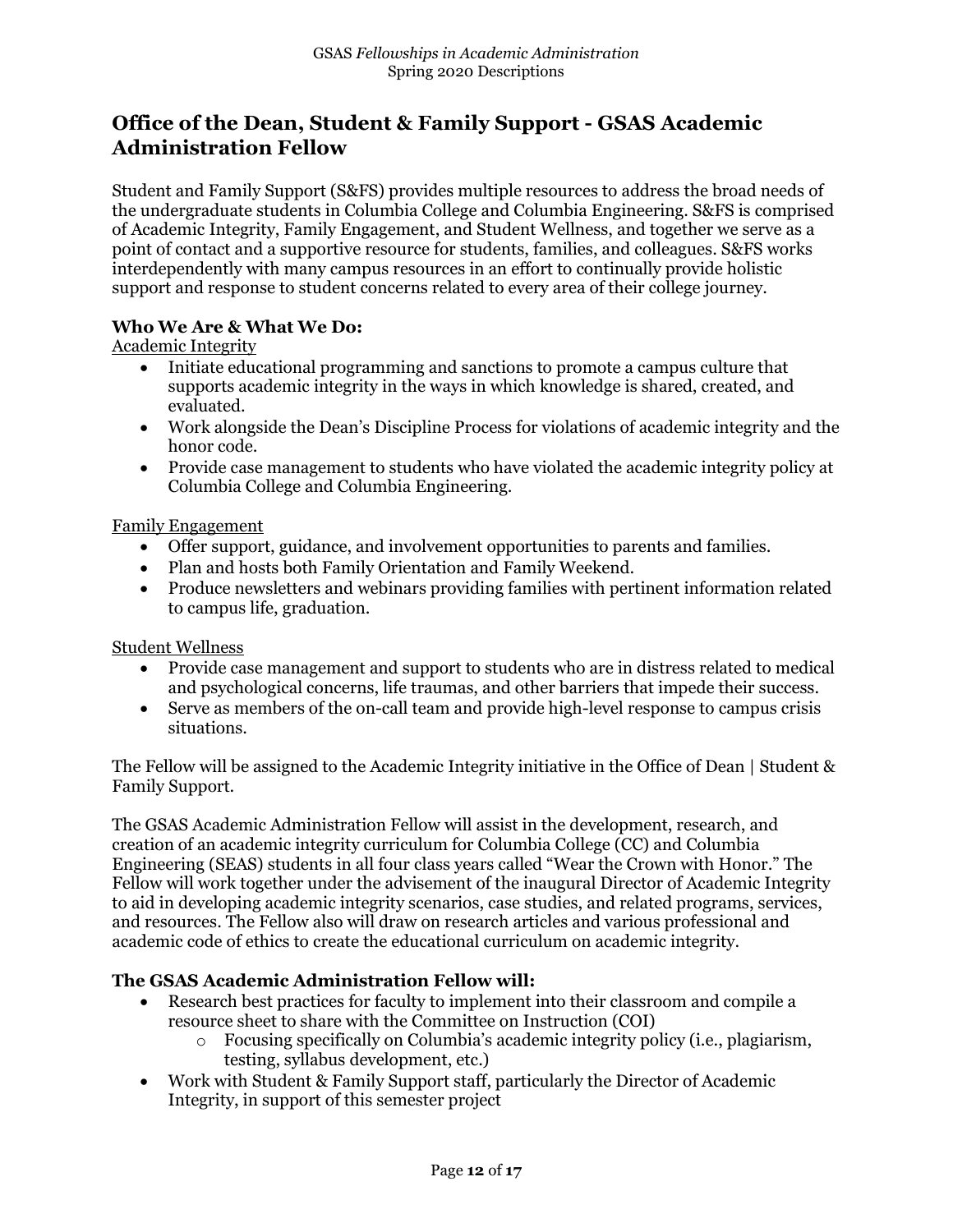- Develop, revise, and comment in Academic Integrity Coursework's site to analyze CC-SEAS student learning about integrity
- Attend monthly Academic Integrity Working Group Meetings with Administrators from across the university and the Director of Academic Integrity
	- o Members include: Writing Center, Center for Teaching & Learning, Student Conduct & Community Standards, Berick Center for Student Advising, Columbia Libraries, Office of the Dean, Columbia College Academic Affairs, and the Center for Career Education.
- Attend monthly CC-SEAS Integrity Undergraduate Working Group meetings with undergraduates and Director

## **Fellow Responsibilities**

The GSAS Academic Administration Fellow should expect to contribute to:

- Contribute to and administratively support the Academic Integrity Working Group (administrators) and CC-SEAS Undergraduate Integrity Advisory Group (i.e., draft meeting minutes, present project developments).
- Participate in the planning and creation of content on Courseworks for the CC-SEAS student academic integrity site.
- Provide innovative suggestions for outreach to faculty in promoting the educational campaign called "Wear the Crown with Honor."
- Develop and revise content in the CC and SEAS Academic Integrity Courseworks site as needed
- Help with programming to support undergraduate students and faculty academic integrity workshops.

# **Desired Qualifications**

- Self-starter
- Ability to work independently
- Willing to learn
- Ability to work well as part of a team
- Strong writing and organizational skills
- Enthusiastic about academic administration and ethics
- Familiarity with Academic Integrity values, which is strongly encouraged one's own teaching and educational practices

# **Expected Fellow Time Commitment**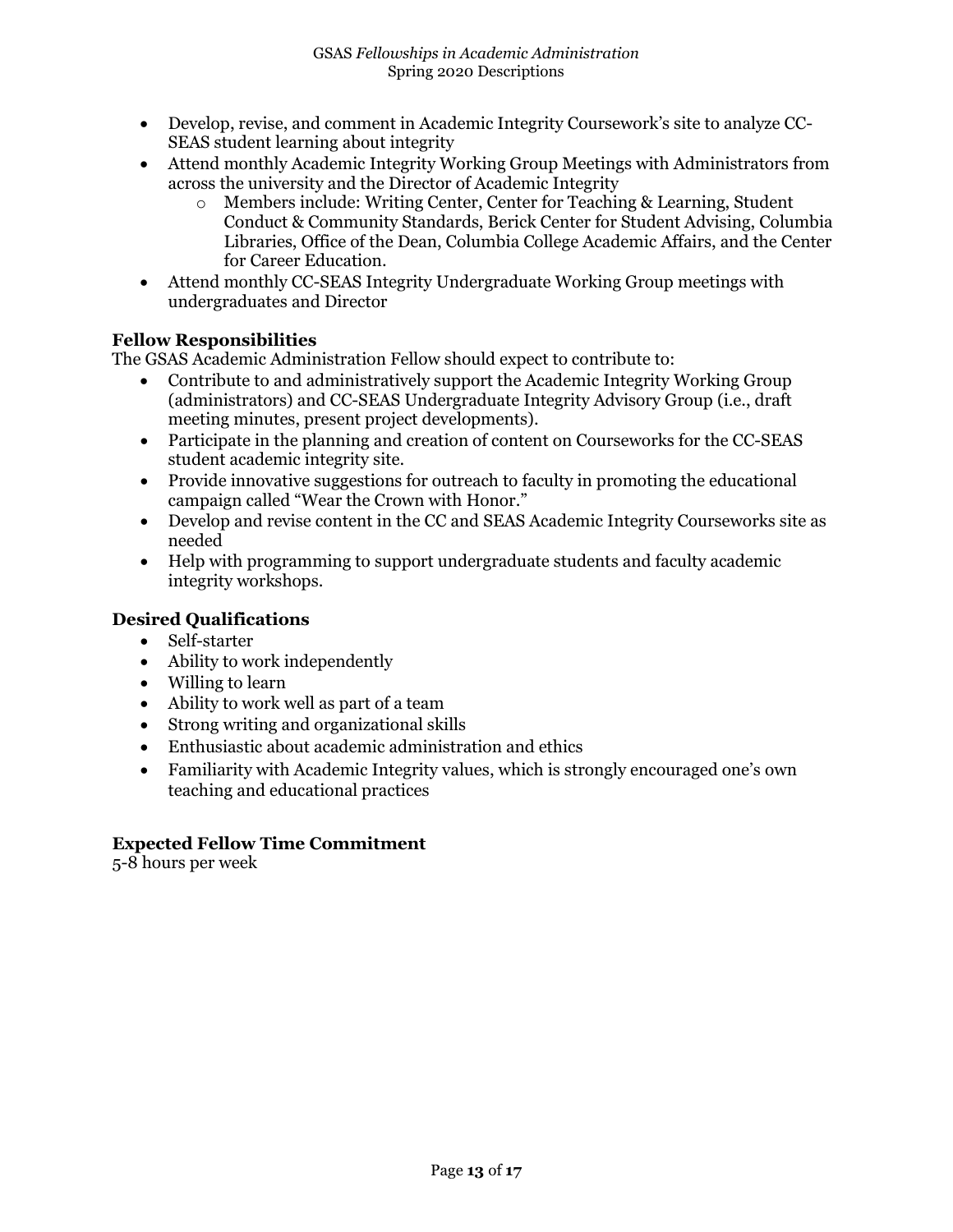# **Columbia Rare Book & Manuscript Library - Graduate Student Curatorial Fellow, "The Literary History of Artificial Intelligence"**

The Rare Book & Manuscript Library is Columbia University's principal repository for special collections. We collect, preserve, describe, promote, and provide access to the material evidence of diverse individuals and activities in alignment with the University's research and teaching mission. We build and steward deep collections in select subject areas and connect them to a global audience through reference, teaching, exhibitions, publications, and public programs.

In collaboration, the English Department and the Rare Books & Manuscript Library will fund a Curatorial Assistant position to assist with the research, planning, and programing work for the upcoming exhibition, "The Literary History of Artificial Intelligence," which will be on view in Butler Library from August 2020-January 2021. The Curatorial Assistant will work with Melina Moe, Curator of Literature at the RBML, and Dennis Tenen, Assistant Professor of English.

This exhibition will explore the long shared history of literature and computation. Appealing to patrons in the sciences and the humanities, "The Literary History of Artificial Intelligence" will highlight the library's holdings related to algorithmic composition, such as prose and poetry written by machines, alongside literature written with the aid of algorithmic and combinatorial devices. The exhibit follows a timeline from circa 1890–1970, further divided into two broad stories: production and analysis.

The first story follows experiments in the genesis of literature by artificial intelligence or aided by algorithms. The use of rules and algorithms to produce texts had many practitioners in the 20th century, from Allan Turing, who wrote and generated programmatic love letters in the 1940s; to Margaret Masterman, a linguist who pioneered the use of computers to aid automatic translation; to the French literary movement Oulipo, which produced algorithmic poetry such as "A Hundred Thousand Billion Poems" by Raymond Queneau; and to Sheldon Klein's automated folk tale and murder mystery generators in the 1960s–70s. The exhibition also will include popular texts for aspiring screenplay writers, romance novelists, and pulp fictioneers, culminating in contemporary, machine learning-based tools used in automating aviation accident reports and defense logistics.

The second story tracks the use of algorithms to analyze literature, highlighting works such as Analytics of Literature (1893) by L.A. Sherman; "Pattern Recognition and Reading by Machine" (1959); The Computer & Literary Style, A Computer Model of Conversation (1977); and Programmed Visions (2011) by Wendy Hui Kyong Chun. These materials illustrate how early twentieth-century techniques used to generate prose were paralleled by advances in natural language processing, which today animate narratively "intelligent" bots such as Apple's Siri and Amazon's Alexa.

The position will involve training in archival research and curatorial work. The Fellow will develop archival researching skills, knowledge about the curatorial aims of collection development, and practice writing and researching skills in the service of preparing exhibit text and program events for the 2020 exhibition. Skills the participant also will become familiar with include: 1) Training in archival processing practices under the supervision of curators and archivists, 2) Arranging, describing, and cataloguing collections in one's area of research and interest, 3) Creating or refining finding aids, once a collection has been processed, for online publication, and 4) Learning to uncover primary source collections relevant to one's research and to better understand the nature, origin, and uses of primary sources.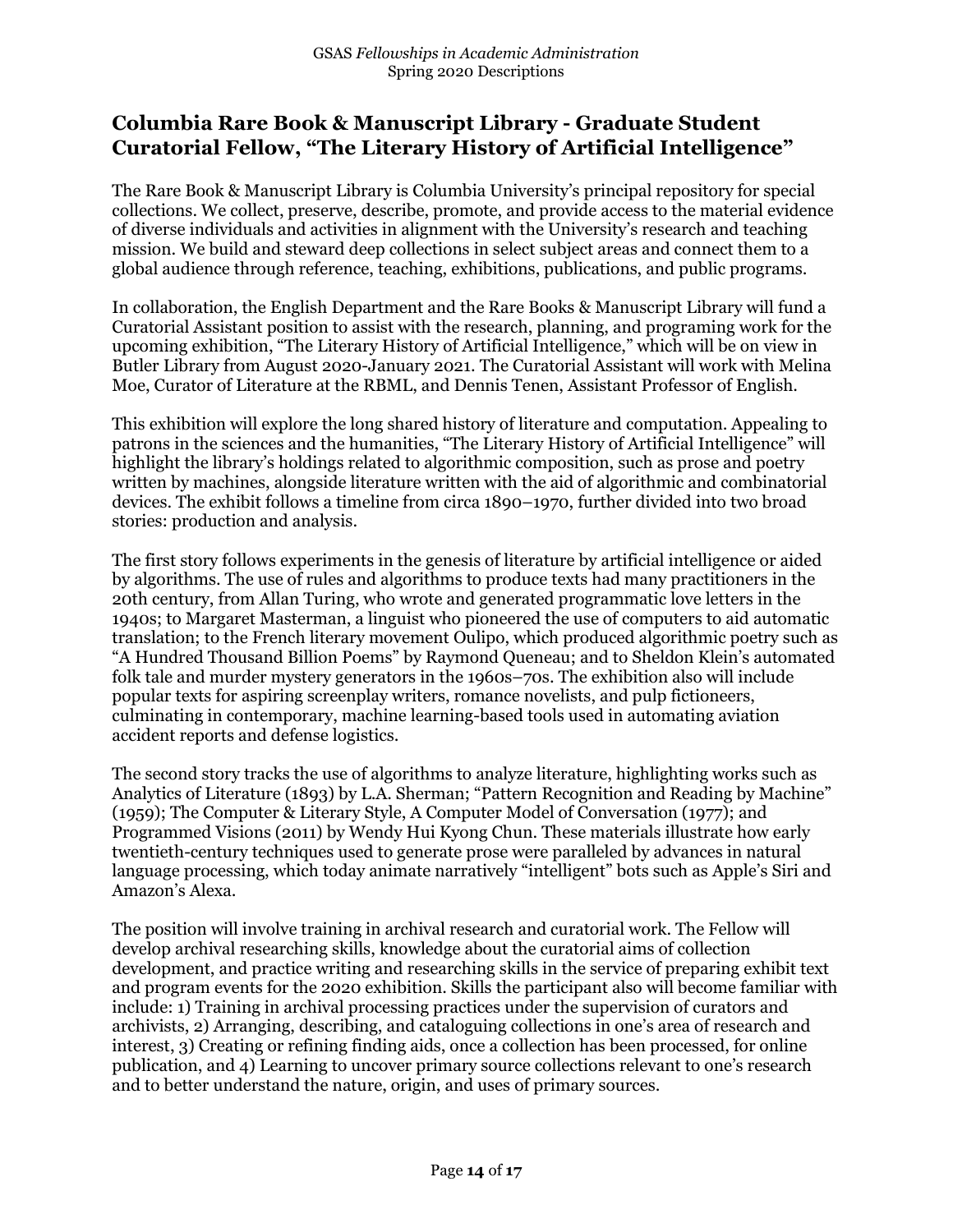#### **Fellow Responsibilities**

• The Fellow will be responsible for archival research, preparing exhibition text, working with conservation to prepare materials for display, and planning program events.

#### **Desired Qualifications**

• The Fellow should be a current Columbia University graduate student interested in 20thcentury literary analysis, the history of computation or other intersections between computer and data science and literary studies. The Fellow should be highly organized, with some familiarity with research using primary materials is preferable.

# **Expected Fellow Time Commitment**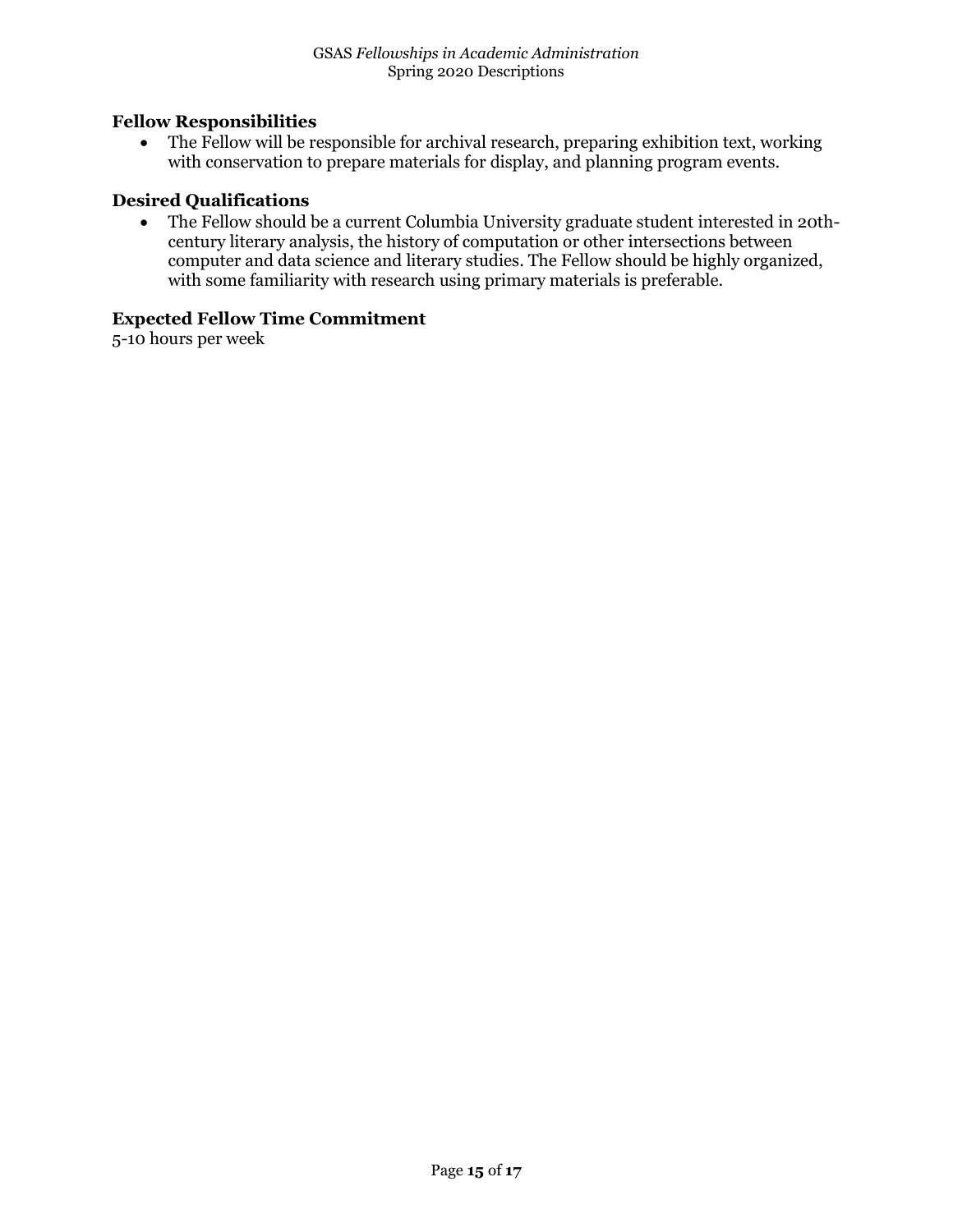# **Columbia University Libraries Digital Scholarship - Digital Publishing Fellow**

The Digital Scholarship division of Columbia University Libraries provides a suite of services that respond to and anticipate the needs of Columbia's research and learning communities. We assist students, faculty, researchers, and staff in information management, digital literacy, systems-support and development for online publishing, and engagement with technology.

The Libraries' digital publishing program supports the development of quality, open-access scholarship in the form of journals and dynamic digital projects and provides educational opportunities and publishing advice to both project creators and authors. We seek collaborations with Columbia-affiliated faculty and students who want to ask new questions of their communities, play at the borders of currently canonized fields, open new pathways of inquiry, explore innovative methods, and include new and traditionally underrepresented voices in the scholarly conversation.

Our core publishing offerings include web hosting on Open Journals System (OJS), Wordpress, and minimal computing (Jekyll, Ed.) platforms, as well as platforms for digital monographs and multimedia scholarly projects like Scalar, Omeka, and StoryMaps. Our services include the preservation of open, published content in Columbia's research repository, Academic Commons, access to publication analytics, registration with general and disciplinary catalogs and indexes, and the provision of persistent, unique identifiers (DOIs). Through educational opportunities, including workshops, events, and individual consultations, we also aim to inculcate ethical publishing practice, confidence in author rights and copyright, and effective management of personal scholarly portfolios and online reputations.

The Digital Scholarship publishing program seeks a Fellow in Academic Administration to support the publication of a flagship digital, multimedia monograph that will be published using Scalar software in summer 2020. This project, written by a member of the Columbia History faculty, aims to recast the history of diversity in Europe and make it accessible to a global, public audience. Taking full advantage of the digital format, this publication will include images and videos, links to web resources, and interactive maps. However, the core of the project — the written scholarship — must still conform to the highest standards of academic review. We will subject the project to a rigorous peer review process, thorough structural editing, copyediting and proofreading, and a review of all media content to ensure appropriate legal use. These latter processes and their timely completion will be the responsibility of the Fellow, under the supervision of the Digital Publishing Librarian.

The Fellow will have the opportunity to work closely with the Digital Publishing Librarian and will gain practical experience in developmental editing for a digital publication including managing peer review, structural editing, and project management. The Fellow will become highly proficient in using the Scalar software and will understand the editorial lifecycle of a single-author, monographic work. The Fellow also will be introduced to responsible media asset management, use of copyrighted materials, and applying for permissions. This may be a particularly interesting opportunity for a graduate student who is interested in learning more about the academic publishing industry or scholarly communications.

## **Fellow Responsibilities**

• Learn to use Scalar and its editorial workflow management features under the training of the Digital Publishing Librarian